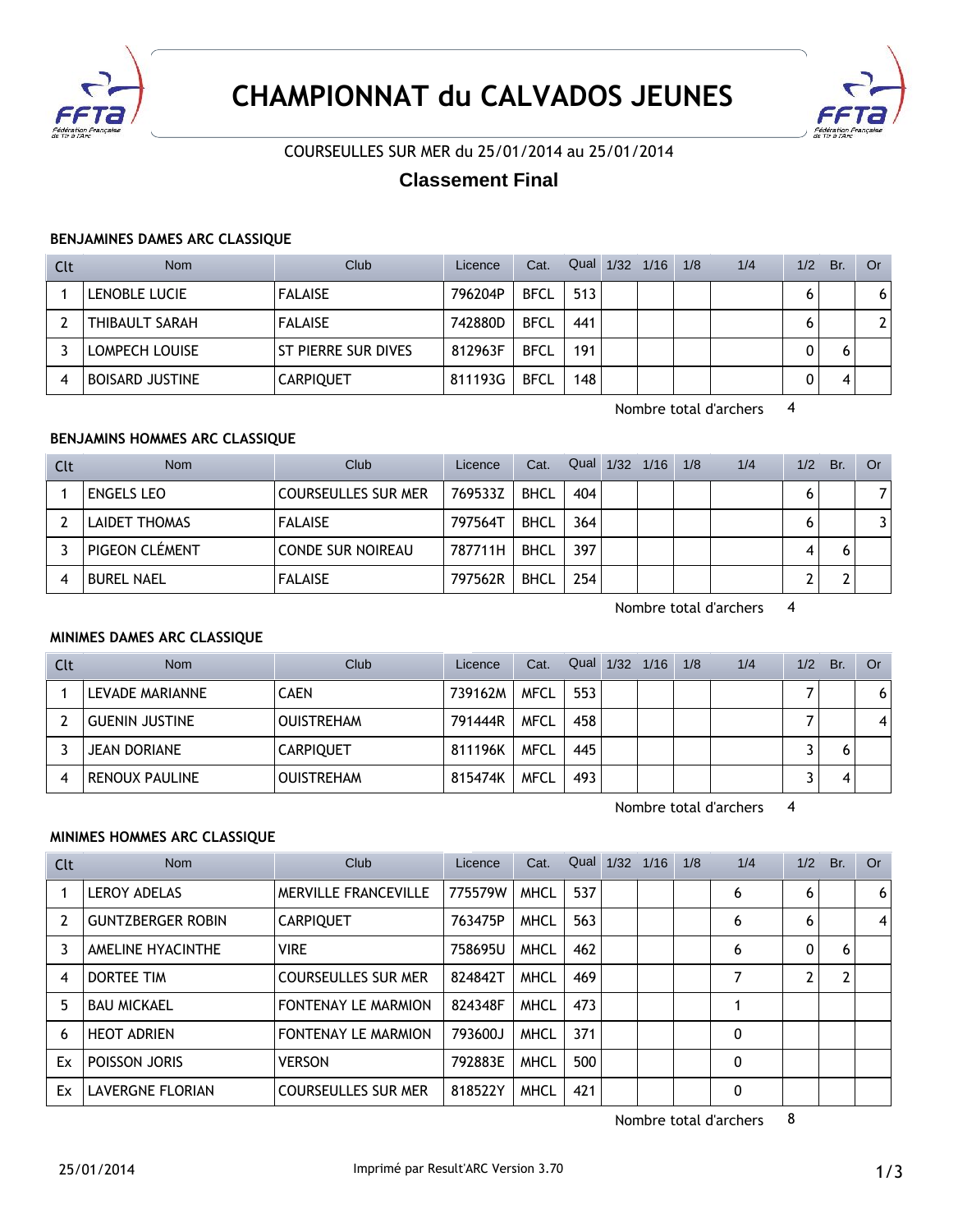## **CADETTES DAMES ARC CLASSIQUE**

| Clt | Nom                     | Club                        | Licence | Cat.        | Qual | 1/32 | 1/16 | 1/8 | 1/4 | 1/2 | Br. | Or |
|-----|-------------------------|-----------------------------|---------|-------------|------|------|------|-----|-----|-----|-----|----|
|     | <b>LENOBLE CELINE</b>   | <b>FALAISE</b>              | 699652S | <b>CFCL</b> | 545  |      |      |     | 6   | 5   |     | 6  |
| 2   | <b>GASCOIN MANUELLA</b> | <b>CAEN</b>                 | 724451X | <b>CFCL</b> | 537  |      |      |     | 6   | 6   |     | 4  |
| 3   | POSTAIRE MAUD           | <b>FONTENAY LE MARMION</b>  | 707338W | <b>CFCL</b> | 463  |      |      |     | 6   | 5   | 6   |    |
| 4   | <b>OUENEA MARIE</b>     | <b>MERVILLE FRANCEVILLE</b> | 774108X | <b>CFCL</b> | 451  |      |      |     | 5   | 4   | 2   |    |
| 5.  | LEVADE CLEO             | <b>CAEN</b>                 | 704698B | CFCL        | 507  |      |      |     | 5   |     |     |    |
| 6   | <b>DELOZIER MELINA</b>  | <b>BAYEUX</b>               | 736755W | CFCL        | 481  |      |      |     | 4   |     |     |    |
|     | <b>CHEMLA LEA</b>       | <b>ARGENCES</b>             | 752749F | <b>CFCL</b> | 404  |      |      |     | 0   |     |     |    |
| Ex  | <b>BROUILLARD ANNE</b>  | <b>ARGENCES</b>             | 801142G | <b>CFCL</b> | 281  |      |      |     | 0   |     |     |    |
| 9   | LACOUR JULIE            | <b>ARGENCES</b>             | 710142U | <b>CFCL</b> | 232  |      |      |     |     |     |     |    |

Nombre total d'archers 9

## **CADETS HOMMES ARC CLASSIQUE**

| Clt | <b>Nom</b>                | Club                         | Licence | Cat.        |     | Qual 1/32 1/16 | 1/8 | 1/4            | 1/2 | Br.      | <b>Or</b> |
|-----|---------------------------|------------------------------|---------|-------------|-----|----------------|-----|----------------|-----|----------|-----------|
|     | <b>DUPONT ALEXIS</b>      | FONTENAY LE MARMION          | 723990W | <b>CHCL</b> | 533 |                |     | 6              | 7   |          | 6         |
| 2   | <b>TABURET GEOFFREY</b>   | <b>HEROUVILLE SAINT CLAI</b> | 726101R | <b>CHCL</b> | 493 |                |     | 7              | 6   |          | $\Omega$  |
| 3   | ROUVILLER AXEL            | <b>HEROUVILLE SAINT CLAI</b> | 718250G | <b>CHCL</b> | 519 |                |     | 6              | 2   | 6        |           |
| 4   | LE BITOUX ACHILLE         | <b>CAEN</b>                  | 824262M | <b>CHCL</b> | 470 |                |     | 6              | 3   | $\Omega$ |           |
| 5.  | <b>HUET MATHIEU</b>       | <b>MERVILLE FRANCEVILLE</b>  | 774033R | <b>CHCL</b> | 467 |                |     | 3              |     |          |           |
| 6   | DE CRESSAC TITOUAN        | <b>ARGENCES</b>              | 783633A | <b>CHCL</b> | 458 |                |     | 2              |     |          |           |
| Ex  | <b>HEBERT DAMIEN</b>      | <b>CAEN</b>                  | 785039D | <b>CHCL</b> | 457 |                |     | 2              |     |          |           |
| Ex  | DENAES THEO               | <b>VERSON</b>                | 796953D | <b>CHCL</b> | 488 |                |     | $\overline{2}$ |     |          |           |
| 9   | <b>BERTAULD VINCENT</b>   | <b>FALAISE</b>               | 742879C | <b>CHCL</b> | 456 |                |     |                |     |          |           |
| 10  | <b>BOISGONTIER THOMAS</b> | <b>ARGENCES</b>              | 732477W | <b>CHCL</b> | 453 |                |     |                |     |          |           |
| 11  | <b>MONNIER REMI</b>       | <b>FALAISE</b>               | 710139R | <b>CHCL</b> | 449 |                |     |                |     |          |           |
| 12  | <b>HUET TRISTAN</b>       | <b>OUISTREHAM</b>            | 785145U | <b>CHCL</b> | 431 |                |     |                |     |          |           |
| 13  | POLIN JEREMY              | <b>CARPIQUET</b>             | 767626B | <b>CHCL</b> | 420 |                |     |                |     |          |           |

Nombre total d'archers 13

## **JUNIORS DAMES ARC CLASSIQUE**

| Clt | <b>Nom</b>           | Club                       | Licence | Cat.        | Qual 1/32 1/16 |  | 1/8 | 1/4 | 1/2 | Br. | Or |
|-----|----------------------|----------------------------|---------|-------------|----------------|--|-----|-----|-----|-----|----|
|     | SAILLY ANAIS         | <b>ST PIERRE SUR DIVES</b> | 615288S | <b>JFCL</b> | 440            |  |     |     |     |     |    |
|     | <b>FOUET MARIE</b>   | <b>OUISTREHAM</b>          | 751845Y | JFCL        | 384            |  |     |     |     |     |    |
|     | <b>HERVO MELISSA</b> | <b>OUISTREHAM</b>          | 819941R | JFCL        | 262            |  |     |     |     |     |    |

Nombre total d'archers 3

# **JUNIORS HOMMES ARC CLASSIQUE**

| Clt | <b>Nom</b>            | Club <sup>1</sup>          | Licence | Cat.        | Qual | $1/32$ $1/16$ | 1/8 | 1/4 | 1/2 | Br. | Or |
|-----|-----------------------|----------------------------|---------|-------------|------|---------------|-----|-----|-----|-----|----|
|     | DUPONT MAXIME         | <b>FONTENAY LE MARMION</b> | 690374G | <b>JHCL</b> | 521  |               |     |     |     |     |    |
|     | <b>LEMIERE THOMAS</b> | <b>OUISTREHAM</b>          | 630637A | <b>JHCL</b> | 517  |               |     |     |     |     |    |
|     | DUPONT CHRISTOPHE     | <b>FALAISE</b>             | 706064L | JHCL        | 484  |               |     |     |     |     |    |